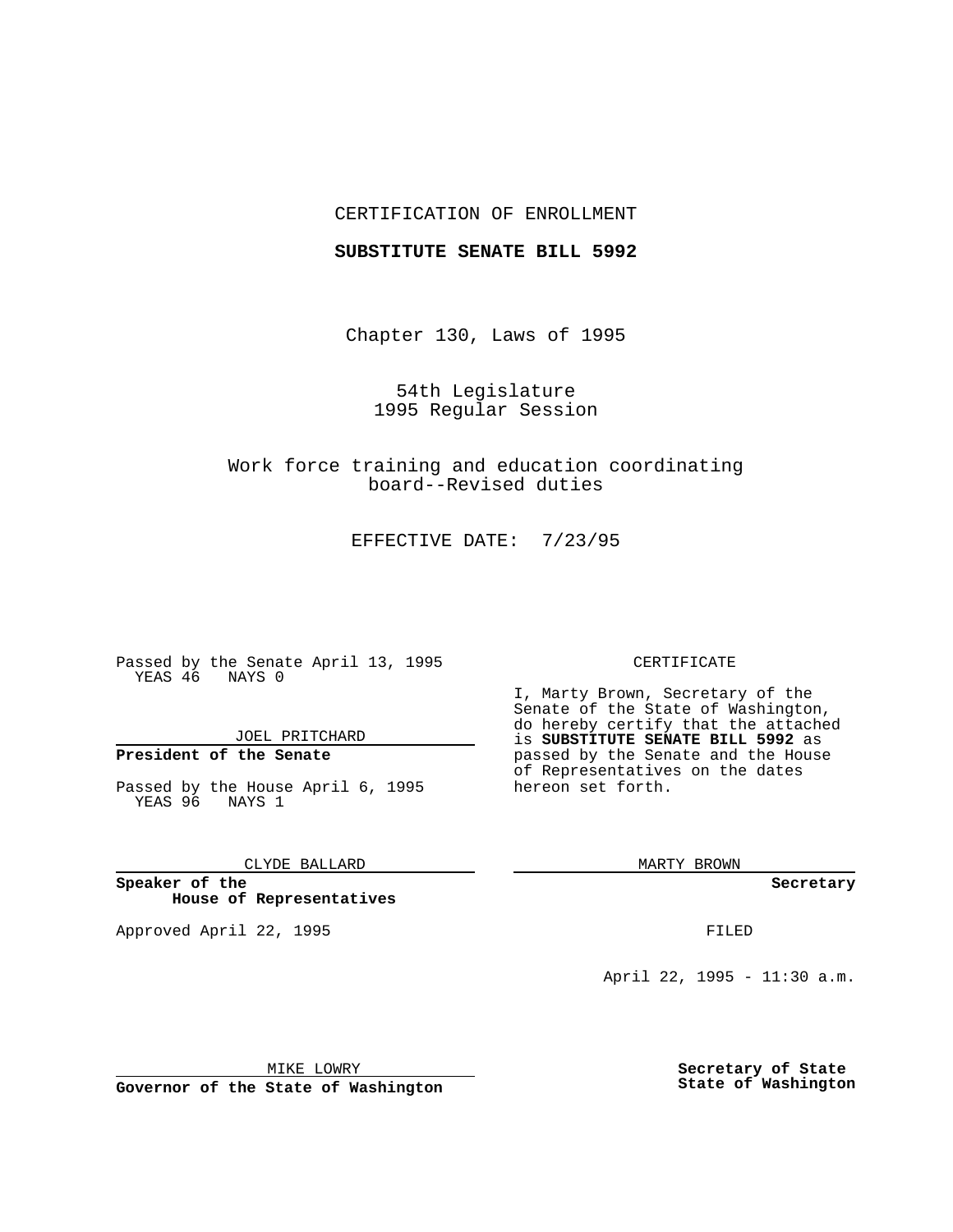# **SUBSTITUTE SENATE BILL 5992** \_\_\_\_\_\_\_\_\_\_\_\_\_\_\_\_\_\_\_\_\_\_\_\_\_\_\_\_\_\_\_\_\_\_\_\_\_\_\_\_\_\_\_\_\_\_\_

\_\_\_\_\_\_\_\_\_\_\_\_\_\_\_\_\_\_\_\_\_\_\_\_\_\_\_\_\_\_\_\_\_\_\_\_\_\_\_\_\_\_\_\_\_\_\_

## AS AMENDED BY THE HOUSE

Passed Legislature - 1995 Regular Session

### **State of Washington 54th Legislature 1995 Regular Session**

**By** Senate Committee on Labor, Commerce & Trade (originally sponsored by Senators Bauer, Pelz, Wood, Prince, Kohl, Deccio, Heavey and Rasmussen)

Read first time 03/01/95.

 AN ACT Relating to the work force training and education coordinating board; amending RCW 28C.18.050; adding new sections to chapter 28C.18 RCW; and creating a new section.

BE IT ENACTED BY THE LEGISLATURE OF THE STATE OF WASHINGTON:

 NEW SECTION. **Sec. 1.** (1) The legislature continues to recognize the vital role that work force development efforts play in equipping the state's workers with the skills they need to succeed in an economy that requires higher levels of skill and knowledge. The legislature also recognizes that businesses are increasingly relying on the state's work force development programs and expect them to be responsive to their changing skill requirements. The state benefits from a work force development system that allows firms and workers to be highly competitive in global markets.

 (2) The establishment of the work force training and education coordinating board was an integral step in developing a strategic approach to work force development. For the coordinating board to carry out its intended role, the board must be able to give unambiguous guidance to operating agencies, the governor, and the legislature. It is the intent of this act to clarify the preeminent role intended for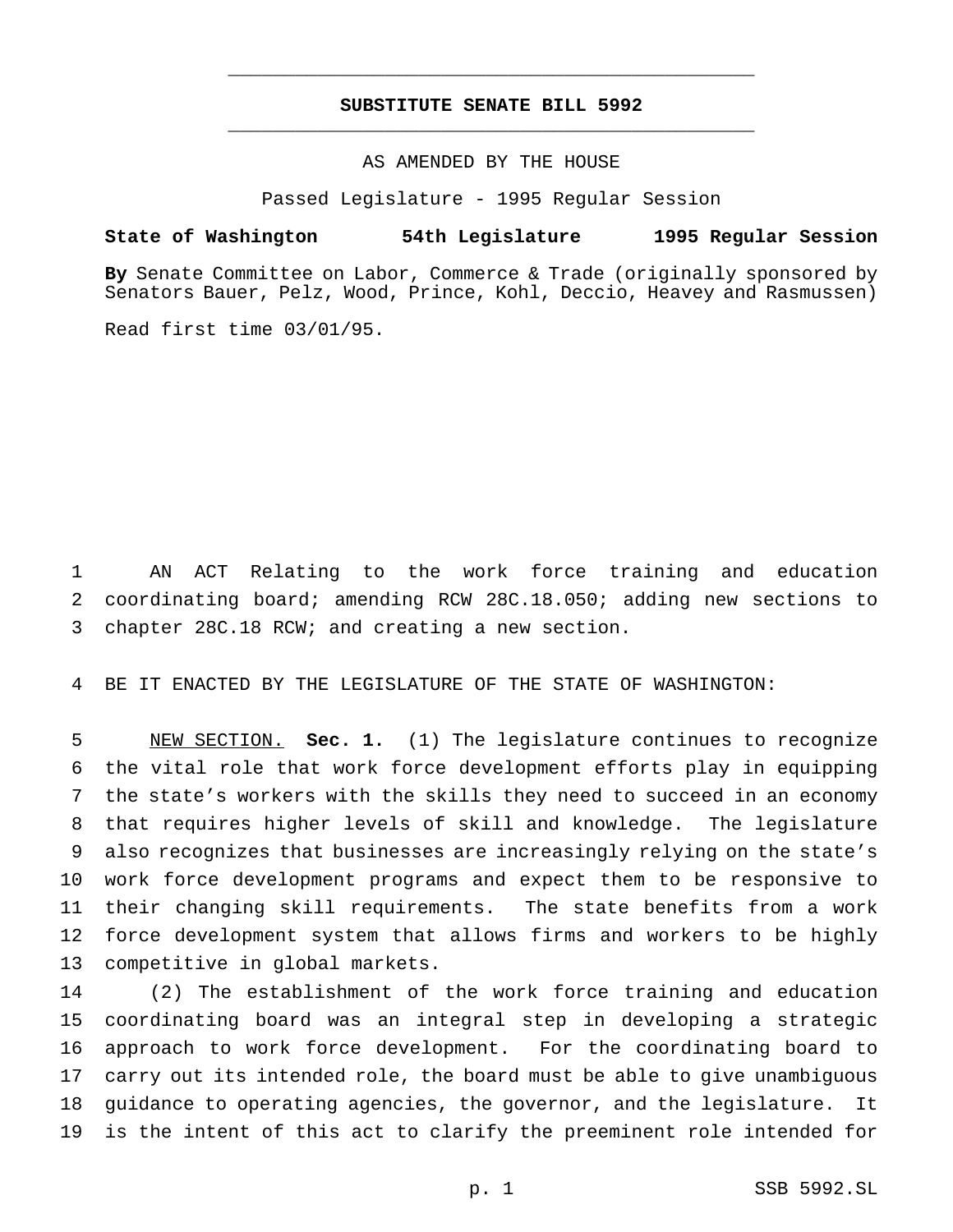the work force training and education coordinating board in coordination and policy development of the state's work force development efforts.

 (3) In the event that federal work force development funds are block granted to the state, it is the intent of the legislature to seek the broadest possible input, from local and state-wide organizations concerned with work force development, on the allocation of the federal funds.

 (4) For purposes of sections 2 and 4 through 6 of this act, the term "program" shall not refer to the activities of individual institutions such as individual community or technical colleges, common schools, service delivery areas, or job service centers; nor shall it refer to individual fields of study or courses.

 NEW SECTION. **Sec. 2.** (1) The state comprehensive plan for work force training and education shall be updated every two years and presented to the governor and the appropriate legislative policy committees. Following public hearings, the legislature shall, by concurrent resolution, approve or recommend changes to the initial plan and the updates. The plan shall then become the state's work force training policy unless legislation is enacted to alter the policies set forth in the plan.

 (2) The comprehensive plan shall include work force training role and mission statements for the work force development programs of operating agencies represented on the board and sufficient specificity regarding expected actions by the operating agencies to allow them to carry out actions consistent with the comprehensive plan.

 (3) Operating agencies represented on the board shall have operating plans for their work force development efforts that are consistent with the comprehensive plan and that provide detail on implementation steps they will take to carry out their responsibilities under the plan. Each operating agency represented on the board shall provide an annual progress report to the board.

 (4) The comprehensive plan shall include recommendations to the legislature and the governor on the modification, consolidation, initiation, or elimination of work force training and education programs in the state.

 (5) The board shall report to the appropriate legislative policy committees by December 1 of each year on its progress in implementing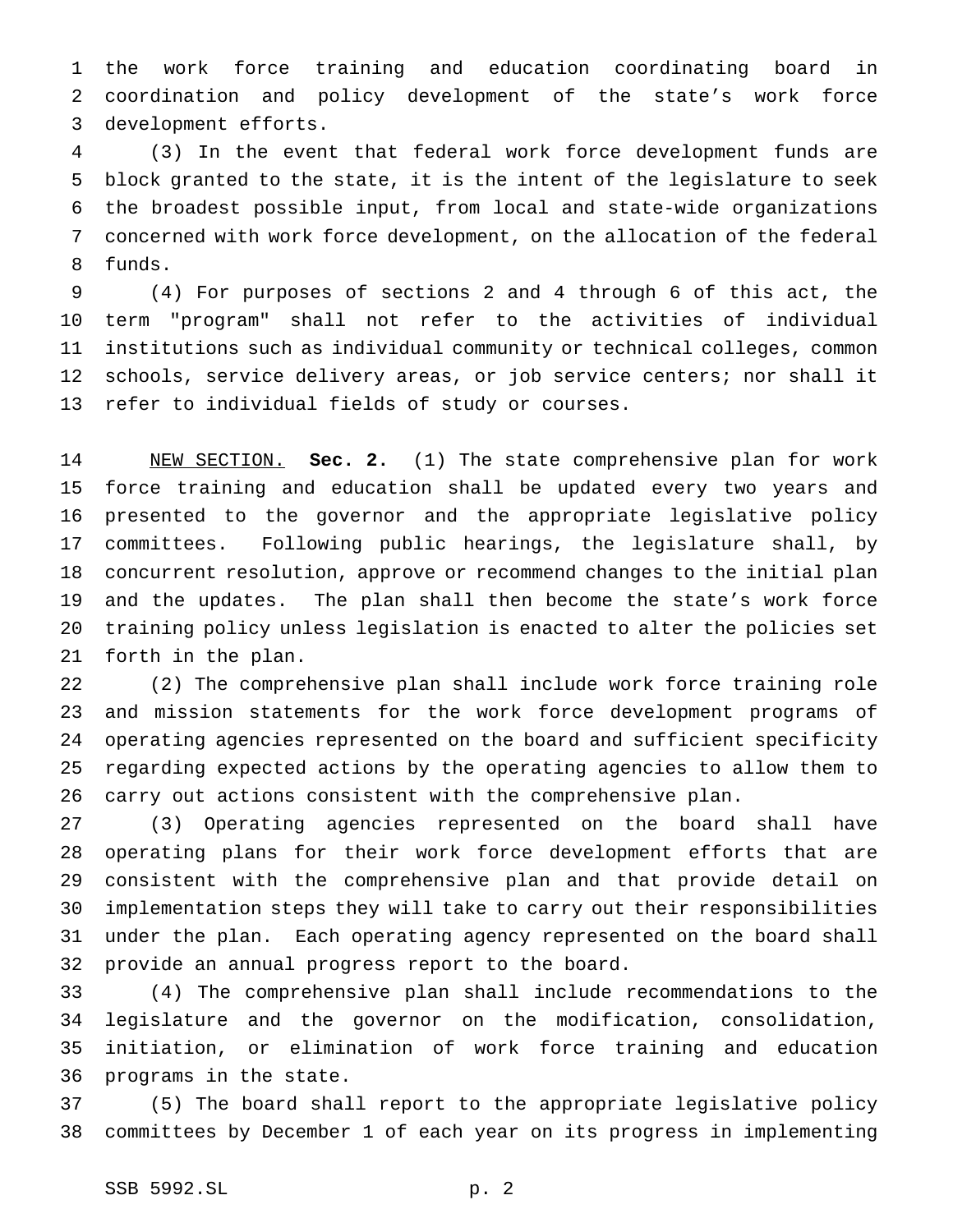the comprehensive plan and on the progress of the operating agencies in meeting their obligations under the plan.

 **Sec. 3.** RCW 28C.18.050 and 1991 c 238 s 6 are each amended to read as follows:

 (1) The board shall be designated as the state board of vocational education as provided for in P.L. 98-524, as amended, and shall perform such functions as is necessary to comply with federal directives pertaining to the provisions of such law.

 (2) The board shall perform the functions of the human resource investment council as provided for in the federal job training 11 partnership act, P.L. 97-300, as amended.

 (3) The board shall provide policy advice for any federal act 13 pertaining to work force development that is not required by state or 14 federal law to be provided by another state body.

 (4) Upon enactment of new federal initiatives relating to work 16 force development, the board shall advise the governor and the 17 legislature on mechanisms for integrating the federal initiatives into 18 the state's work force development system and make recommendations on the legislative or administrative measures necessary to streamline and coordinate state efforts to meet federal guidelines.

21 (5) The board shall monitor for consistency with the state comprehensive plan for work force training and education the policies and plans established by the state job training coordinating council, the advisory council on adult education, and the Washington state plan for adult basic education, and provide guidance for making such policies and plans consistent with the state comprehensive plan for work force training and education.

 NEW SECTION. **Sec. 4.** (1) The board shall specify, by December 31, 1995, the common core data to be collected by the operating agencies of the state training system and the standards for data collection and maintenance required in RCW 28C.18.060(8).

 (2) The minimum standards for program evaluation by operating agencies required in RCW 28C.18.060(9) shall include biennial program evaluations; the first of such evaluations shall be completed by the operating agencies July 1, 1996. The program evaluation of adult basic skills education shall be provided by the advisory council on adult education.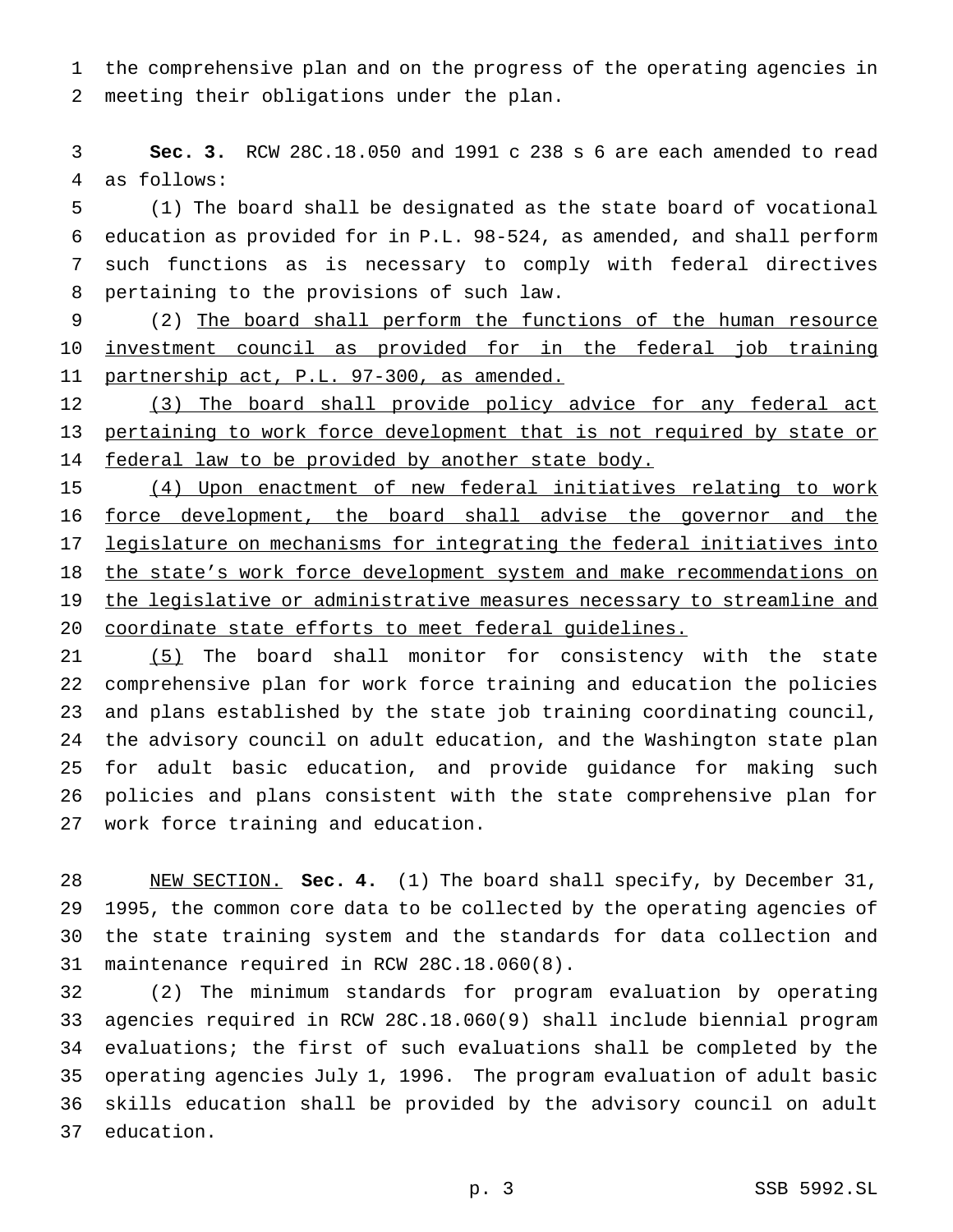(3) The board shall complete, by January 1, 1996, its first outcome-based evaluation and, by September 1, 1996, its nonexperimental net-impact and cost-benefit evaluations of the training system. The outcome, net-impact, and cost-benefit evaluations shall for the first evaluations, include evaluations of each of the following programs: Secondary vocational-technical education, work-related adult basic skills education, postsecondary work force training, job training partnership act titles II and III, as well as of the system as a whole. (4) The board shall use the results of its outcome, net-impact, and cost-benefit evaluations to develop and make recommendations to the legislature and the governor for the modification, consolidation, initiation, or elimination of work force training and education

 The board shall perform the requirements of this section in cooperation with the operating agencies.

 NEW SECTION. **Sec. 5.** The board shall, by January 1, 1996, and biennially thereafter: (1) Assess the total demand for training from the perspective of workers, and from the perspective of employers; (2) assess the available supply of publicly and privately provided training which workers and employers are demanding; (3) assess the costs to the state of meeting the demand; and (4) present the legislature and the governor with a strategy for bridging the gap between the supply and the demand for training services.

 NEW SECTION. **Sec. 6.** The board shall, in cooperation with the operating agencies, by January 1, 1996:

 (1) Identify policies to reduce administrative and other barriers to efficient operation of the state's work force development system and barriers to improved coordination of work force development in the state. These policies shall include waivers of statutory requirements and administrative rules, as well as implementation of one-stop access to work force development services and school-to-work transition;

 (2) Identify ways for operating agencies to share resources, instructors, and curricula through collaboration with other public and private entities to increase training opportunities and reduce costs; and

 (3) Report to the governor and the appropriate legislative committees its recommendations for any statutory changes necessary to

programs in the state.